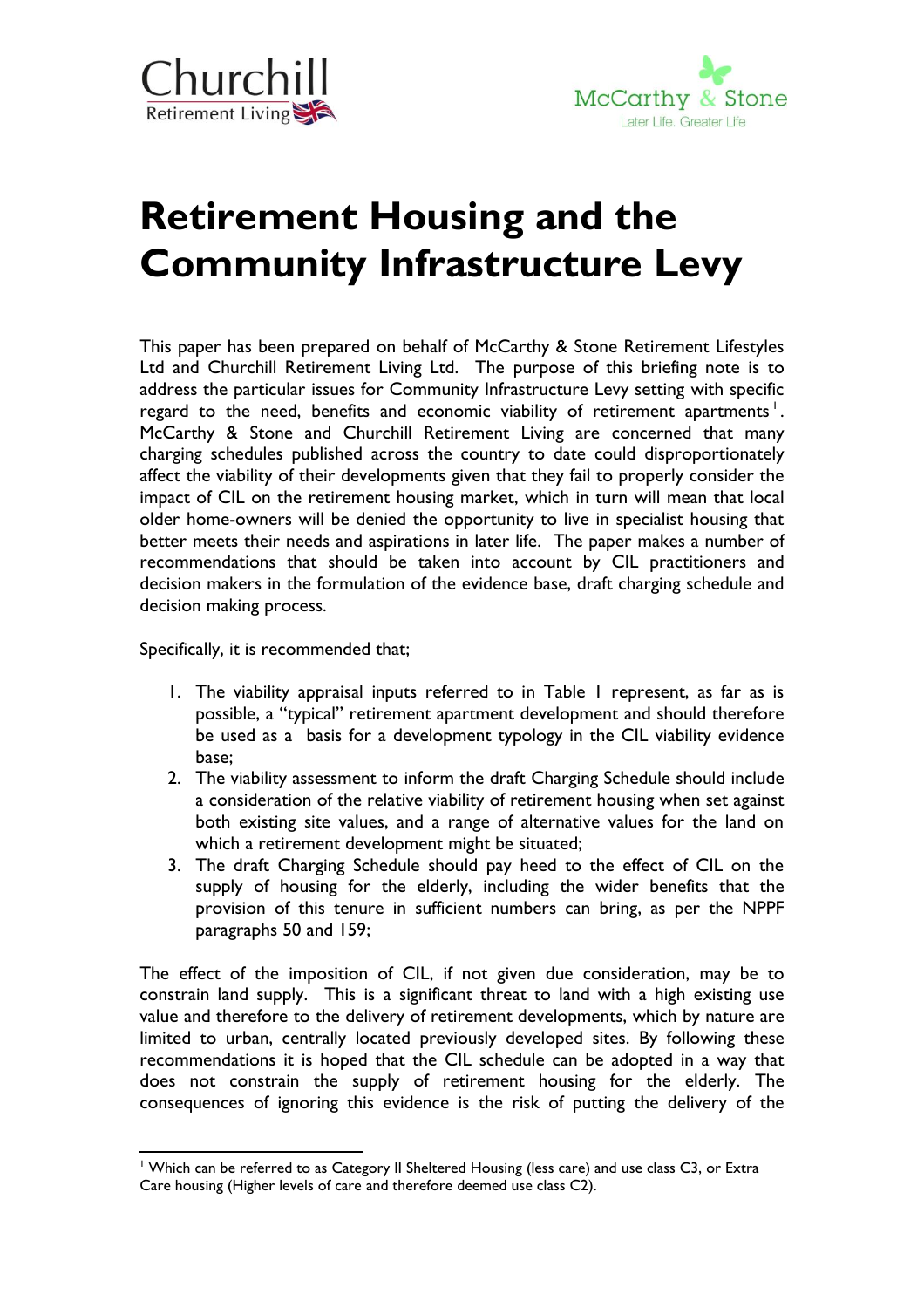



development plan in jeopardy, a situation to be avoided, as Paragraph 29 of the 2012 CIL regulations published by DCLG makes it clear:

'*In proposing a levy rate(s) charging authorities should show that the proposed rate (or rates) would not threaten delivery of the relevant Plan as a whole*' (Paragraph 29).

# **The Developers**

McCarthy & Stone Retirement Lifestyles and Churchill Retirement Living are leading providers of specialist retirement housing for older home owners in the United Kingdom. It is estimated that of the specialist housing providers currently active in this specific market (not including the out of town "retirement village" model), the two companies deliver over 80% of current supply between them. In response to the housing implications of the UK's ageing population, both companies have ambitious investment plans which rely on being able to secure sufficient land for development.

Retirement apartments offer accommodation for home owners aged over 60 years of age. Typical facilities within a development include a communal lounge for the use of all residents for socialising and events; a Manager working full time hours at the development; an emergency call system in every apartment; laundry facilities; a guest bedroom; communal landscaped gardens; plus electric scooter charging points, communal refuse areas and parking facilities. Given the nature of the resident, appropriately located retirement schemes are built within easy walking distance of town centre facilities to enable the resident to easily access all of their needs (public transport, shops, banks & post offices, cafes, community facilities, doctor, dentist etc) without reliance on a private car. Alongside companionship and security, this is one of the main reasons a purchaser of a retirement apartment will consider downsizing from properties that are less well located relative to the required facilities. It also allows a high development density to be achieved given the low requirements for parking on-site.

There is also an Extra Care model, which by including "care", (in not just staffing, but also within the design and specification including larger communal areas), is different from retirement housing both in its form and the costs associated with its delivery and occupation. Particularly where authorities seek to apply CIL charges to this form of development and where the Development Plan specifically seeks its delivery, it would be appropriate to specifically assess this form of development because of its different characteristics and consequent different viability factors associated with it.

Although the two companies are in direct competition with each other, the potentially serious implications to land supply of getting the CIL charging schedule wrong, and its potential for adverse impact on the delivery of retirement housing for which there is an acknowledged growing need, have spurred them into jointly preparing this paper.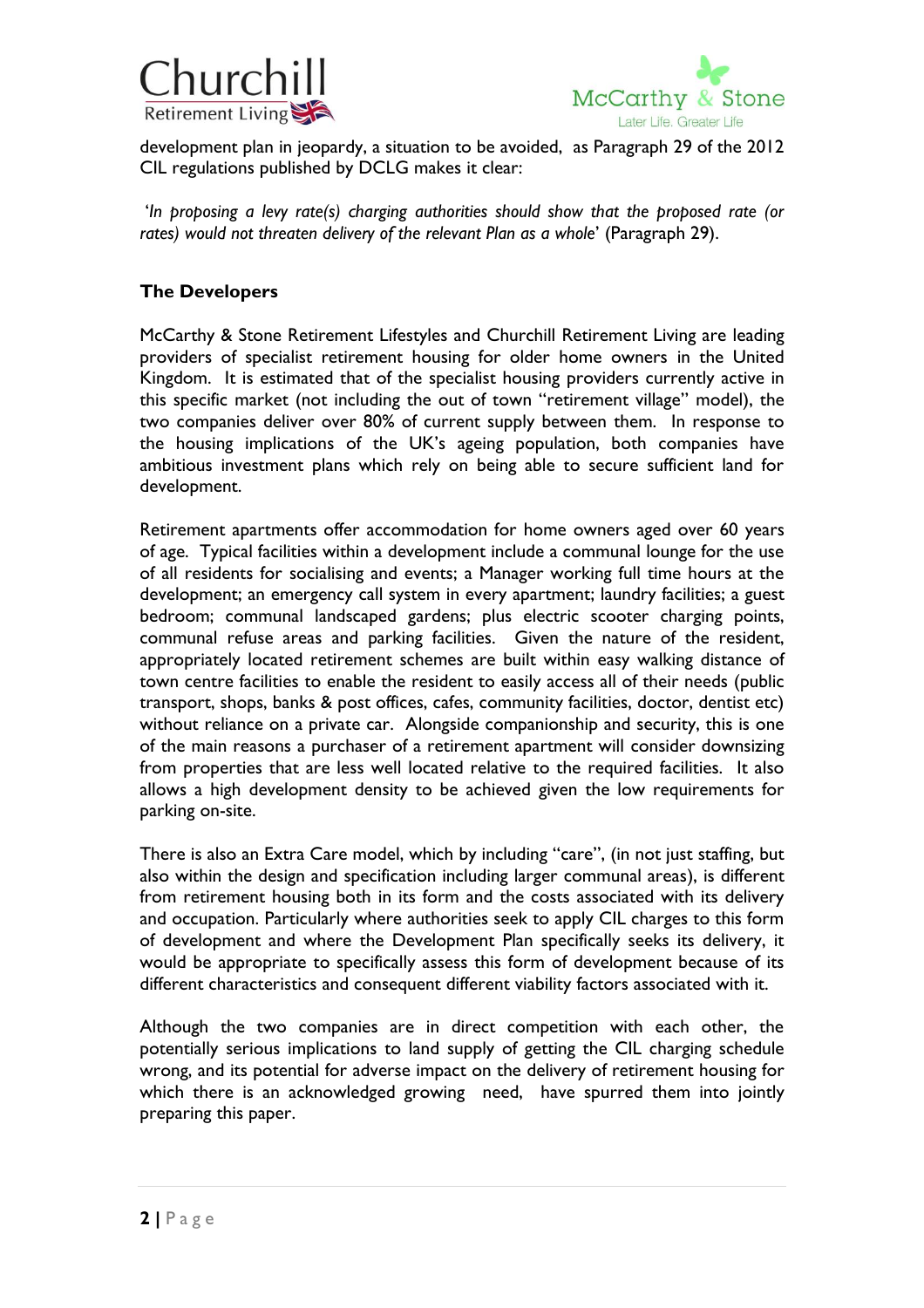



# **A Growing Elderly Population**

By 2026 older people will account for almost half (48 per cent) of the increase in the total number of households, resulting in the addition of 2.4 million older person households than there are today. The number of people aged 85 or over will increase by 2.3 million by 2036, a 184 per cent increase. The ageing of society poses one of our greatest housing challenges.

The need to address this is reflected in the NPPF at paragraphs 50 and 159. The thrust of these paragraphs is to ensure that Local Plans properly account for the need for older persons housing (amongst other housing types). Paragraph 50 states that the planning system should be;

*'supporting strong, vibrant and healthy communities'* and highlights the need to '*deliver a wide choice of high quality homes, widen opportunities for home ownership and create sustainable, inclusive and mixed communities. Local planning authorities should plan for a mix of housing based on current and future demographic trends, market trends and the needs of different groups in the community*...*such as*...*older people'* [emphasis added].

More recently, in March 2013, the House of Lords report entitled "Ready for Ageing?" concluded that;

*"The housing market is delivering much less specialist housing for older people than is needed. Central and local government, housing associations and house builders need urgently to plan how to ensure that the housing needs of the older population are better addressed and to give as much priority to promoting an adequate market and social housing for older people as is given to housing for younger people"*

# **The Role of CIL and setting an appropriate rate**

When setting a CIL rate, Regulation 14(1) of the 2010 Community Infrastructure Levy Regulations states that *"an appropriate balance" between "a) the desirability of funding from CIL (in whole or in part)"* and "*b) the potential effects (taken as a whole) of the imposition of CIL on the economic viability of development"* should be found*.* 

It is recognised that this does not require CIL to be set at a rate that ensures every scheme is viable. However, specific types of housing should not be rendered unviable by CIL generally and particularly where they address a need.

Paragraph 30 of the April 2013 DCLG CIL Guidance states that*;*

*"Charging authorities should avoid setting the charge right up to the margin of economic viability across the vast majority of sites in their area. Charging authorities should show, using appropriate available evidence, including existing published data, that their proposed rates will contribute positively towards and not threaten delivery of the relevant Plan as a whole at the time of charge setting and throughout the economic cycle"*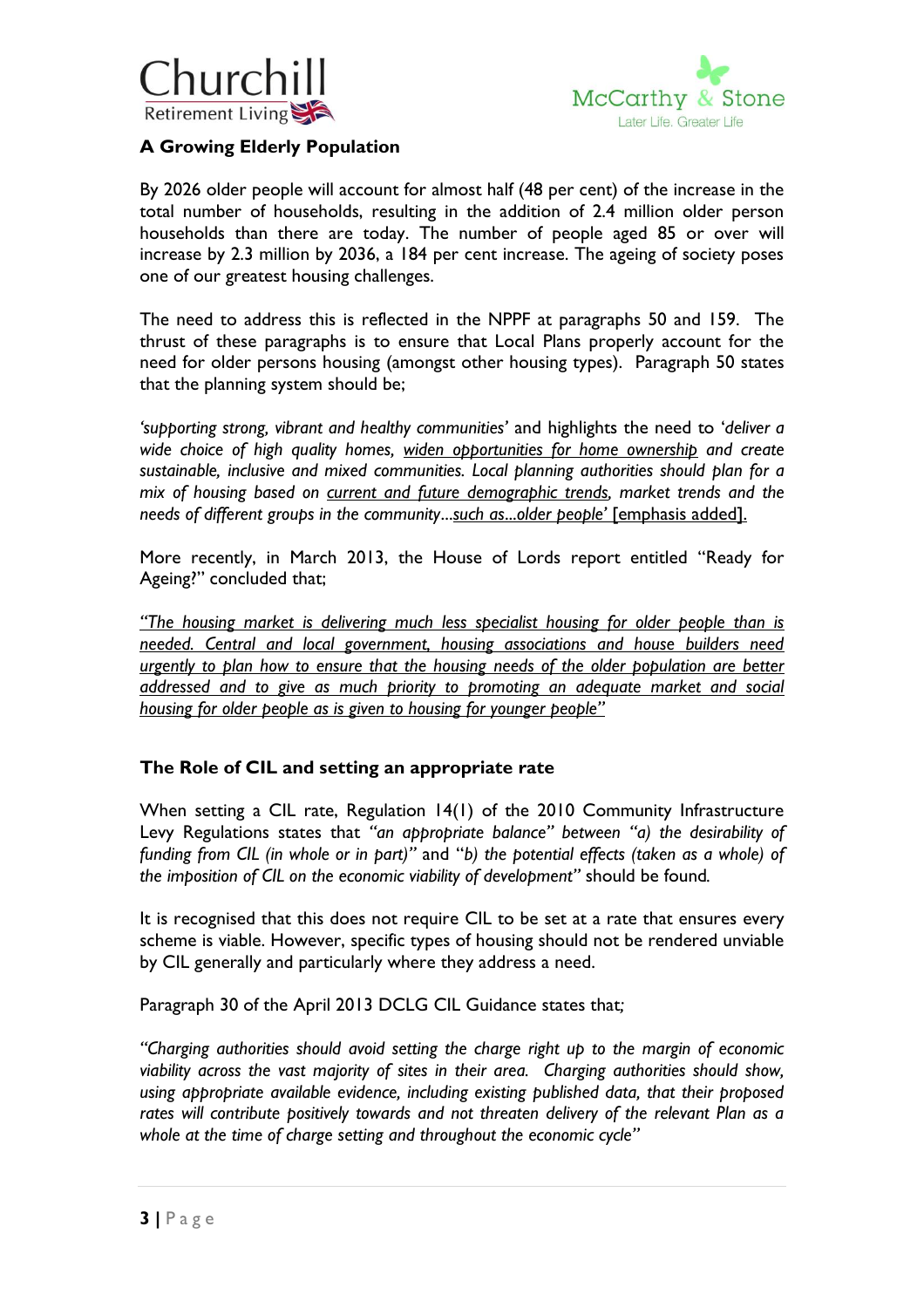



The CIL Guidance then stresses the importance of this principle to individual market sectors that play an important role in meeting housing need, housing supply and the delivery of the Development Plan, such as specialist accommodation for the elderly. This is relevant in the context of Paragraph 37 of the Guidance:

### *"… However, resulting charging schedules should not impact disproportionately on particular sectors or specialist forms of development and charging authorities should consider views of developers at an early stage".*

Not properly considering the effect of CIL on this form of development where the provision of specialist accommodation for older people plays a clear role in meeting housing needs in the emerging or extant Development Plan, would result in the Council putting the objectives of the Development Plan at risk in direct contravention of Government Guidance.

Additionally, it is of vital importance that the emerging CIL does not prohibit the development of specialist accommodation for the elderly given the existing and growing need for this form of development.

It is therefore imperative that the emerging CIL rate properly and accurately assesses the viability implications of the development of specialist accommodation for the elderly

# **Viability**

With the onus on the CIL charging authority to set a rate that has regard to available evidence on the viability of development; it is considered that this paper represents just that type of evidence.

Any CIL viability assessment should consider the effect of the imposition of CIL on a retirement apartment scheme. This effect should be quantified using appraisal inputs specific to the retirement housing product. It is not correct to simply assume that a general needs apartment scheme is comparable to a retirement apartment scheme. There are a number of key differences which will affect the land value that can be produced by each. Table 1 below summarises the residual land appraisal inputs applicable to a typical scheme on a 0.4 hectare site, a 3 storey 40 unit retirement apartments scheme. These should be tested as a separate development typology by the CIL viability assessment. Also provided (for comparison purposes only) are the applicable inputs to a typical general needs apartment scheme on a similar size land plot, such that the differences can be noted and quantified. Whilst the retirement housing product is relatively standard (specification does not necessarily depend on location), a general needs scheme could of course offer various flat types and specifications, dependant on local markets and demand (e.g. commuter belt, first time buyers, buy to let, larger family size flats in urban locations).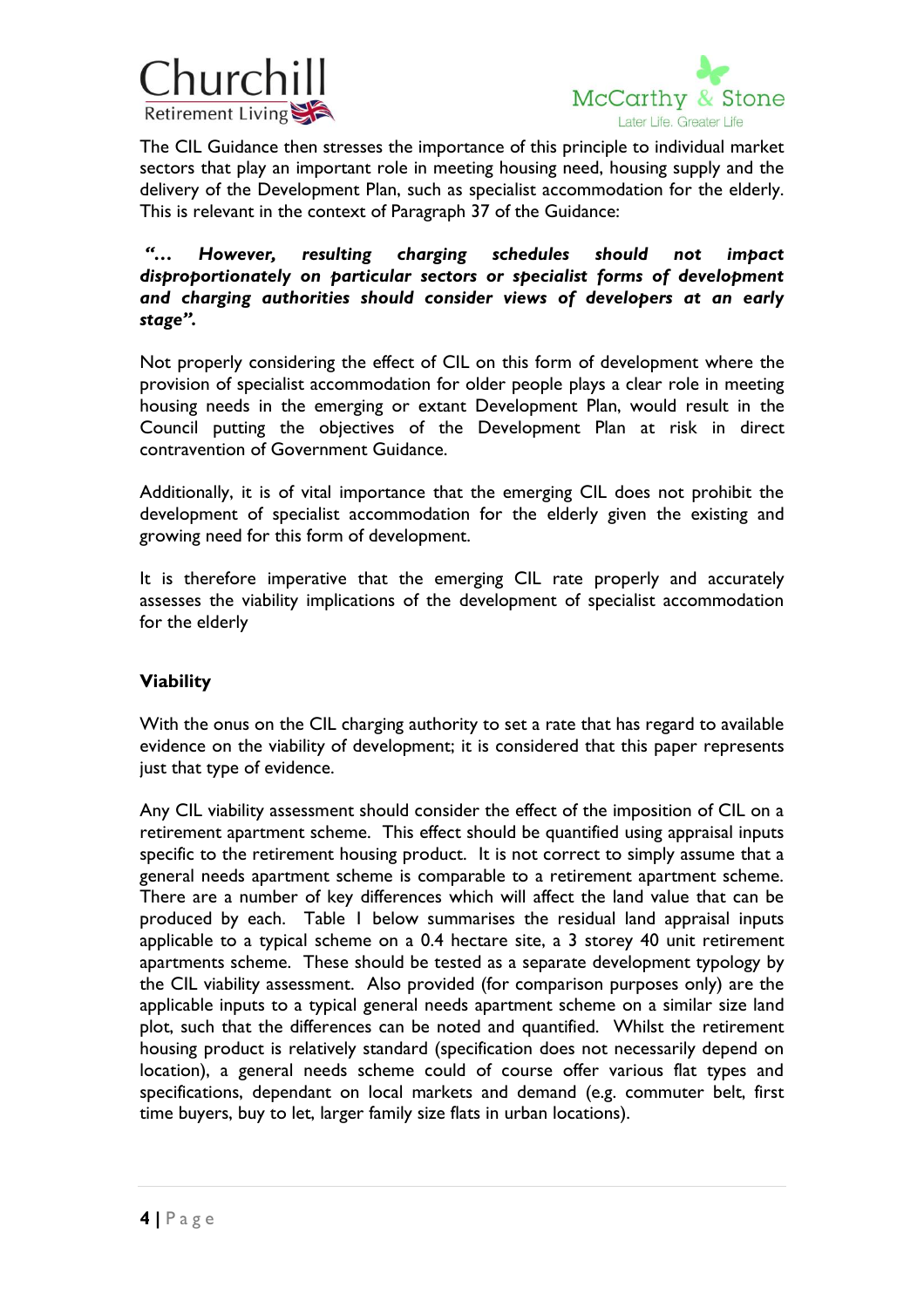



| Table I - Viability<br>Appraisal Inputs for a<br>typical retirement<br>scheme, 0.4ha. | 40 unit Category II Retirement<br>Apartment scheme                                                                                                  | <b>Typical General Needs</b><br>Flatted Scheme at 35 units                                                   |  |  |
|---------------------------------------------------------------------------------------|-----------------------------------------------------------------------------------------------------------------------------------------------------|--------------------------------------------------------------------------------------------------------------|--|--|
| <b>Housing Mix</b>                                                                    | I bed @ 70% 2 bed @ 30%                                                                                                                             | I bed @ 30% 2 bed @ 70%                                                                                      |  |  |
| GIFA I Bed $(m^2)$                                                                    | 50-60 sq m                                                                                                                                          | $45$ sq m                                                                                                    |  |  |
| GIFA 2 Bed $(m^2)$                                                                    | 70-80 sq m                                                                                                                                          | 70 sq m                                                                                                      |  |  |
| Site area (ha)                                                                        | 0.4                                                                                                                                                 | 0.4                                                                                                          |  |  |
| Net to gross ratio $(\%)$                                                             | 70% saleable to 30 non-                                                                                                                             | 84% saleable to 16% non-                                                                                     |  |  |
| saleable/non saleable                                                                 | saleable/communal space                                                                                                                             | saleable/ communal space                                                                                     |  |  |
| <b>Residential Values</b><br>(Revenue)                                                |                                                                                                                                                     |                                                                                                              |  |  |
| Sales revenue IBF $(E/m2)$                                                            | Local comparable rates                                                                                                                              | Local comparable rates                                                                                       |  |  |
| Sales revenue 2BF (£/m2)                                                              | Local comparable rates                                                                                                                              | Local comparable rates                                                                                       |  |  |
| <b>Sales Rate</b>                                                                     | I unit per month. Sales curve to<br>front load a proportion of sales<br>after build completion though<br>final years sales less than I per<br>month | 2 per month, some sold off-<br>plan to buy-to-let market                                                     |  |  |
| Ground rent per I bed/pa                                                              | £425                                                                                                                                                | £150                                                                                                         |  |  |
| Ground rent per 2 bed/pa                                                              | £495                                                                                                                                                | £200                                                                                                         |  |  |
| Yield - capitalised ground<br>rent                                                    | 7.0%                                                                                                                                                | 7.0%                                                                                                         |  |  |
| <b>Building Costs</b>                                                                 |                                                                                                                                                     |                                                                                                              |  |  |
| <b>Building costs New Build</b><br>(L/m <sup>2</sup> )                                | <b>Current BCIS Mean Generally</b><br>Retirement Housing rate with<br>location factor applied                                                       | <b>Current BCIS rate for Mean</b><br><b>Generally Flatted</b><br>Development with location<br>factor applied |  |  |
| Abnormal/Extra overs                                                                  | Site by site                                                                                                                                        | Site by site                                                                                                 |  |  |
| <b>External works</b>                                                                 | 10% of basic build cost                                                                                                                             | 10% of basic build cost                                                                                      |  |  |
| Allowance for<br>Sustainability/ B. Regs<br>changes to Part L 2013                    | Minimum 3% of basic build cost                                                                                                                      | Minimum 3% of basic build<br>cost                                                                            |  |  |
| Contingencies (%)                                                                     | 5%                                                                                                                                                  | 5%                                                                                                           |  |  |
| Building cost fees (%)                                                                | 10%                                                                                                                                                 | 10%                                                                                                          |  |  |
| Empty property costs to<br>cover Service Charge,<br>Council tax, electricity          | For a 40 unit site this is typically $E$<br>220,000 over the sales period                                                                           | Minimal                                                                                                      |  |  |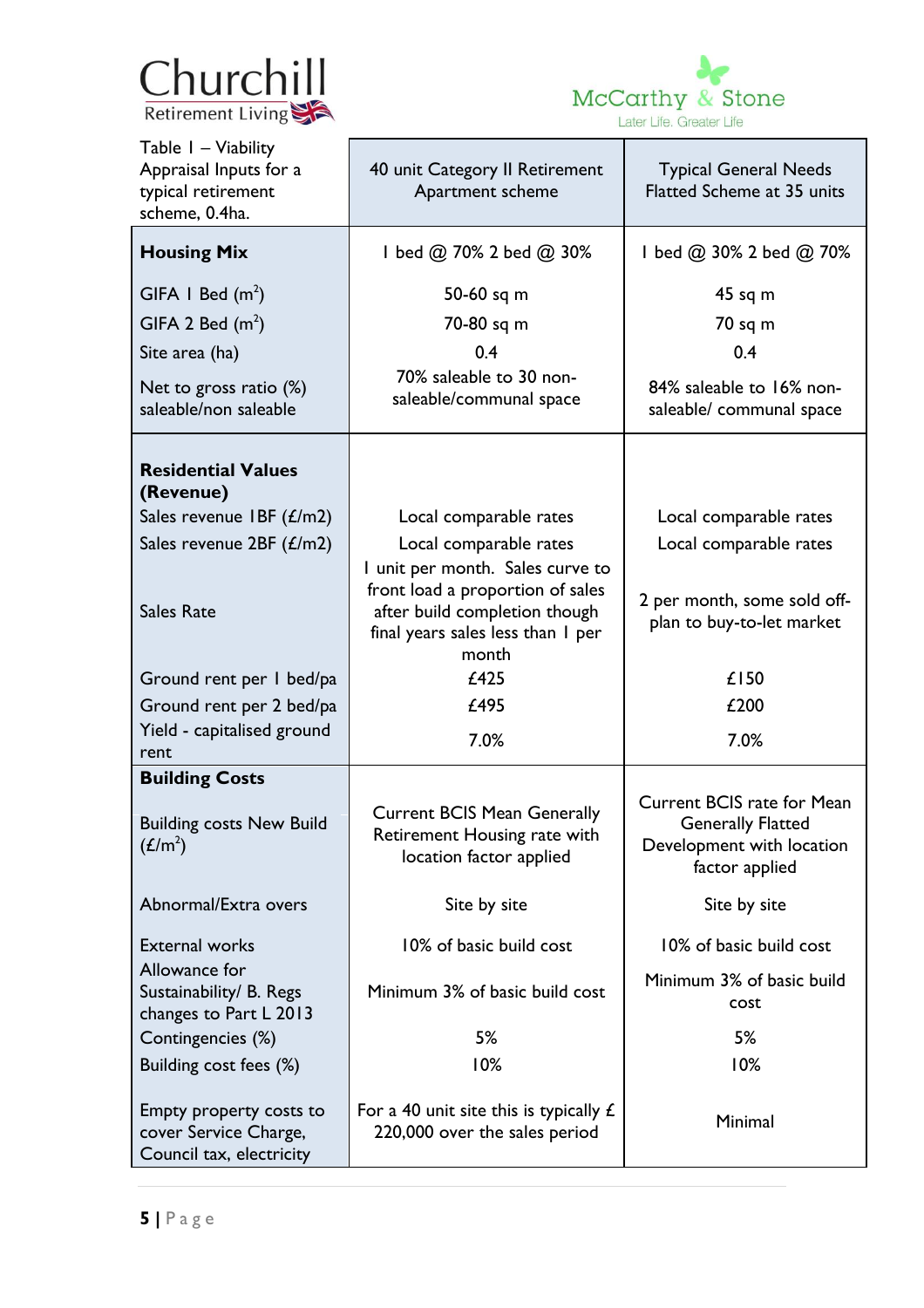



| <b>S106 Costs</b>                              | As per Local Plan policy as cross<br>referred to in the Charging<br>schedule (removing the<br>requirement for education, sports<br>facilities etc)                                                                                                                                                                                                         | As per Local Plan policy as<br>cross referred to in the<br>charging schedule |  |  |
|------------------------------------------------|------------------------------------------------------------------------------------------------------------------------------------------------------------------------------------------------------------------------------------------------------------------------------------------------------------------------------------------------------------|------------------------------------------------------------------------------|--|--|
| <b>Affordable Housing</b><br><b>Assumption</b> | As per Local Plan Policy -<br>typically a financial contribution<br>off-site                                                                                                                                                                                                                                                                               | As per Local Plan Policy                                                     |  |  |
| <b>Sales &amp; Marketing</b>                   |                                                                                                                                                                                                                                                                                                                                                            |                                                                              |  |  |
| Costs<br>Legal fees (per open                  |                                                                                                                                                                                                                                                                                                                                                            |                                                                              |  |  |
| market unit sale)                              | £600                                                                                                                                                                                                                                                                                                                                                       | £600                                                                         |  |  |
| Sales/marketing (% GDV)                        | 6%                                                                                                                                                                                                                                                                                                                                                         | 3%                                                                           |  |  |
| <b>Finance and</b>                             |                                                                                                                                                                                                                                                                                                                                                            |                                                                              |  |  |
| acquisition costs                              |                                                                                                                                                                                                                                                                                                                                                            |                                                                              |  |  |
| Arrangement fee (loan)                         | 1% of max loan                                                                                                                                                                                                                                                                                                                                             | 1% of max loan                                                               |  |  |
| Interest rate (%)                              | 7%                                                                                                                                                                                                                                                                                                                                                         | 7%                                                                           |  |  |
| Agents fees (%) of land                        | 1.50%                                                                                                                                                                                                                                                                                                                                                      | 1.50%                                                                        |  |  |
| Legal fees (%) of land                         | 0.75%                                                                                                                                                                                                                                                                                                                                                      | 0.75%                                                                        |  |  |
| Stamp Duty (%)                                 | as per applicable rate                                                                                                                                                                                                                                                                                                                                     | as per applicable rate                                                       |  |  |
| Developer's return for<br>risk                 |                                                                                                                                                                                                                                                                                                                                                            |                                                                              |  |  |
| Profit as % of sales                           |                                                                                                                                                                                                                                                                                                                                                            |                                                                              |  |  |
| revenue                                        | 20% - 25%                                                                                                                                                                                                                                                                                                                                                  | 17.5%                                                                        |  |  |
| <b>Site Benchmark land</b><br>value            | Existing Use Values could be -<br>Hotel; Residential Land Assembly<br>of 3-4 detached properties;<br>30,000 sq ft office.<br>Alternative Site Value - 75 bed<br>Care Home; Lower Density<br>Housing Development; General<br>Needs flatted scheme; Retail led<br>Scheme all within or close to<br>town centre location with likely<br>higher general values | <b>Site Specific</b>                                                         |  |  |
| <b>Timings</b>                                 | Month                                                                                                                                                                                                                                                                                                                                                      | Month                                                                        |  |  |
| Planning permitted                             | 0                                                                                                                                                                                                                                                                                                                                                          | $\mathbf 0$                                                                  |  |  |
| Construction period                            | 12 months                                                                                                                                                                                                                                                                                                                                                  | 12 months                                                                    |  |  |
| <b>Construction start</b>                      | 7                                                                                                                                                                                                                                                                                                                                                          | 7                                                                            |  |  |
| Construction end                               | 19                                                                                                                                                                                                                                                                                                                                                         | 9                                                                            |  |  |
| First sale                                     | 9                                                                                                                                                                                                                                                                                                                                                          | 4                                                                            |  |  |
| Last sale (legal<br>completion)                | 58                                                                                                                                                                                                                                                                                                                                                         | 33                                                                           |  |  |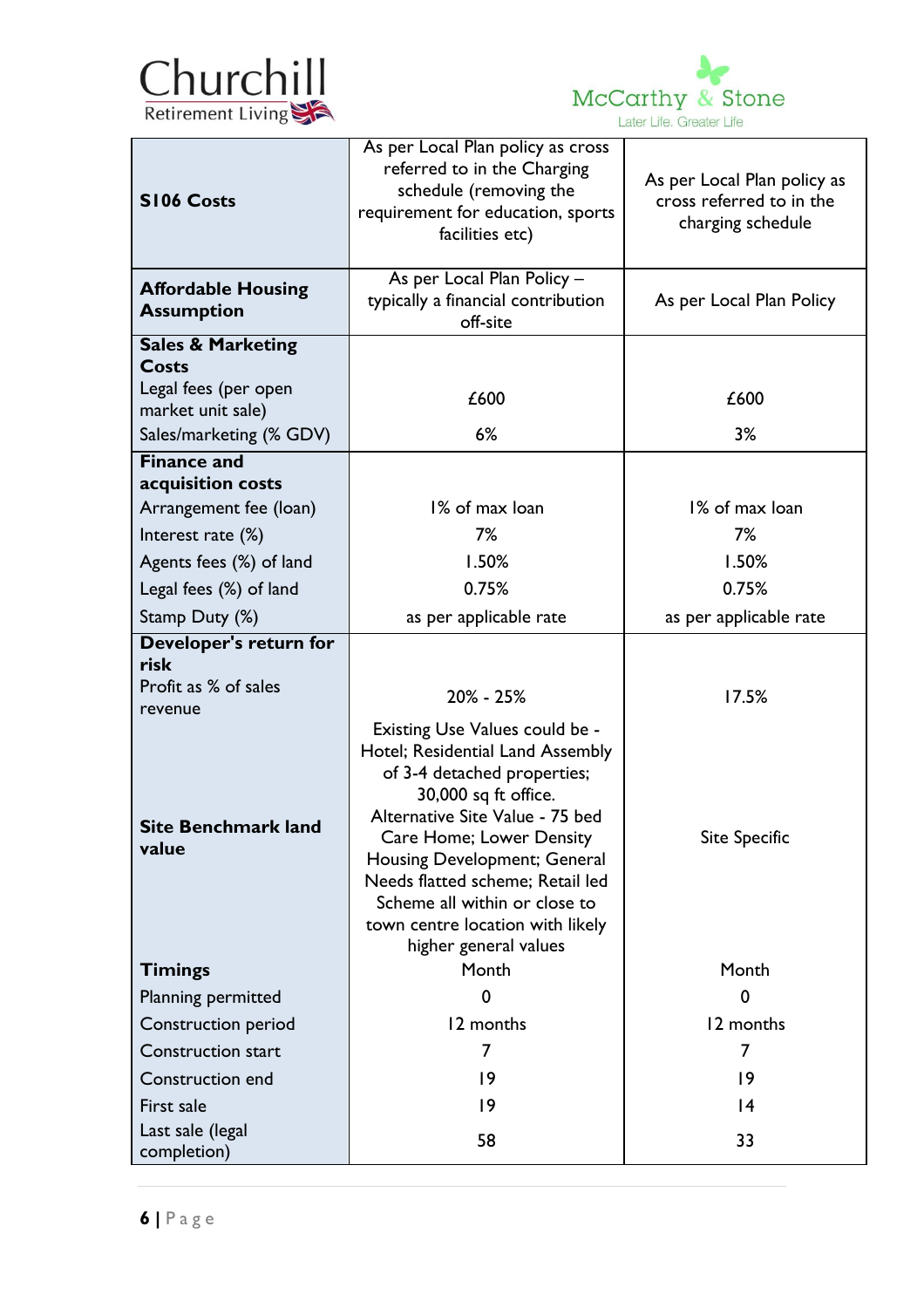



| Selling rate                           | I per month. Sales curve at 18<br>units in initial 12 months, 12 units<br>in next 12 months, final 10 units<br>sold in next 16 months | 2 per month, sales curve as<br>per local experience |  |  |
|----------------------------------------|---------------------------------------------------------------------------------------------------------------------------------------|-----------------------------------------------------|--|--|
| Freehold sale (ground<br>rent payment) | 57                                                                                                                                    | 33                                                  |  |  |
| Overall scheme end date                | 57                                                                                                                                    | 33                                                  |  |  |
| <b>Empty Property Cost</b><br>Timing   | <b>Commensurate with Sales</b>                                                                                                        |                                                     |  |  |
| S106 payments                          | on commencement                                                                                                                       | on commencement                                     |  |  |

It is also helpful to specifically consider those inputs that are significantly different:

#### Communal Areas

Many forms of specialist accommodation for the elderly, such as retirement housing, provide communal areas for residents at an additional cost to developers. Specialist housing providers also have additional financial requirements as opposed to other forms of development that will only pay CIL based on 100% saleable floor space. This does not provide a level playing field for these types of specialist accommodation and a disproportionate charge in relation to saleable area and infrastructure need would be levied.

In comparison to open market flats the communal areas in specialist accommodation for the elderly are considerably larger in size, fulfill a more important function and are accordingly built to a higher specification in order to meet the needs of the elderly. Typically a mainstream open market flatted residential development will provide 16% non-saleable floor space, whereas this increases to 30% for sheltered accommodation and 40% for Extra Care accommodation.

This places providers of specialist accommodation for the elderly at a disadvantage in land acquisition as the ratio of CIL rate to net saleable area would be disproportionately high when compared to other forms of residential accommodation.

#### Sales Rate

In the case of retirement housing there is also a much longer sales period which reflects the specialist age restricted market and sales pattern of a typical retirement housing development. This has a significant knock on effect upon the financial return on investment. This is particularly important with Empty Property Costs, borrowing and finance costs, and with sales and marketing costs, all of which extend typically for a longer time period. Currently the typical sales rate for a development is approximately one unit per month, so a 40 unit retirement scheme (i.e. an average sized scheme) can take 3-4 years to sell out after the build phase is completed.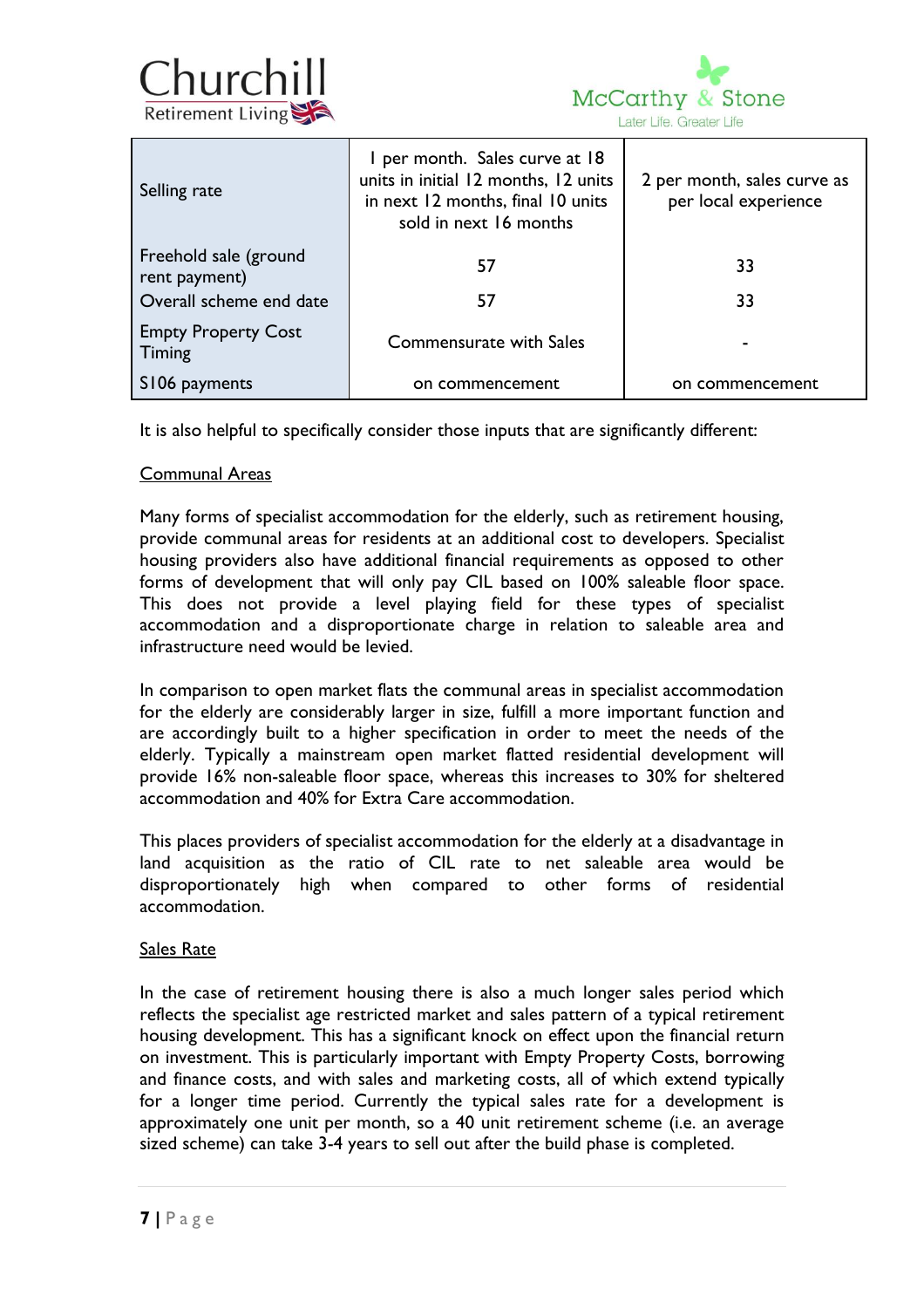



As a result of this, sales and marketing fees for specialist accommodation for the elderly are typically in excess of 6% of GDV, not 3% as ordinarily applied to conventional residential development.

#### **Empty Property Costs**

Properties can only be sold upon completion of the development and the establishment of all the communal facilities and on-site house manager. These communal areas cost additional monies to construct and are effectively subsidised by the developer until a development has been completely sold out. In a retirement development the staff costs and extensive communal facilities are paid for by residents via a management / service charge. However, due to the nature of these developments the communal facilities have to be fully built and operational from the arrival of the first occupant. Therefore to keep the service charge at an affordable level for residents, service charge monies that would be provided from empty properties are subsidised by the Company (these are typically known as Empty Property Costs). This is a considerable financial responsibility because, as previously mentioned, it usually takes a number of years to fully sell a development. For a typical 40 unit Retirement scheme, the Empty Property Costs are on average £225,000.

#### Build Costs

The Build Costs Information Services (BCIS) shows that the Mean Average Build Costs per m² for a region. This database consistently shows that build costs vary significantly between housing types, with the cost of providing sheltered housing consistently higher than for general needs housing and apartments.

While the BCIS figures are subject to fluctuation it is our experience that specialist accommodation for the elderly tends to remain in the region of 5% more expensive to construct than mainstream apartments, and generally between 15 to 20 % more expensive than estate housing.

#### Land Value Considerations

A crucial element of the CIL viability appraisal will be to ensure the baseline land value against which the viability of the retirement scheme is assessed properly, reflecting the local conditions within which any retirement scheme will be located.

As such, the viability of retirement development should be assessed against both existing site values, and just as importantly, of potential **alternative** (i.e. competitor) uses. Our concern is that CIL could prejudice the delivery of retirement housing against competing uses on the land suitable for retirement housing schemes.

As retirement housing is an age restricted housing type, it is important that it is located within close proximity to the services that an elderly person may require. The average age of residents in this type of housing scheme is around 79 years. They are likely to have abandoned car ownership, be of lower mobility and/or rely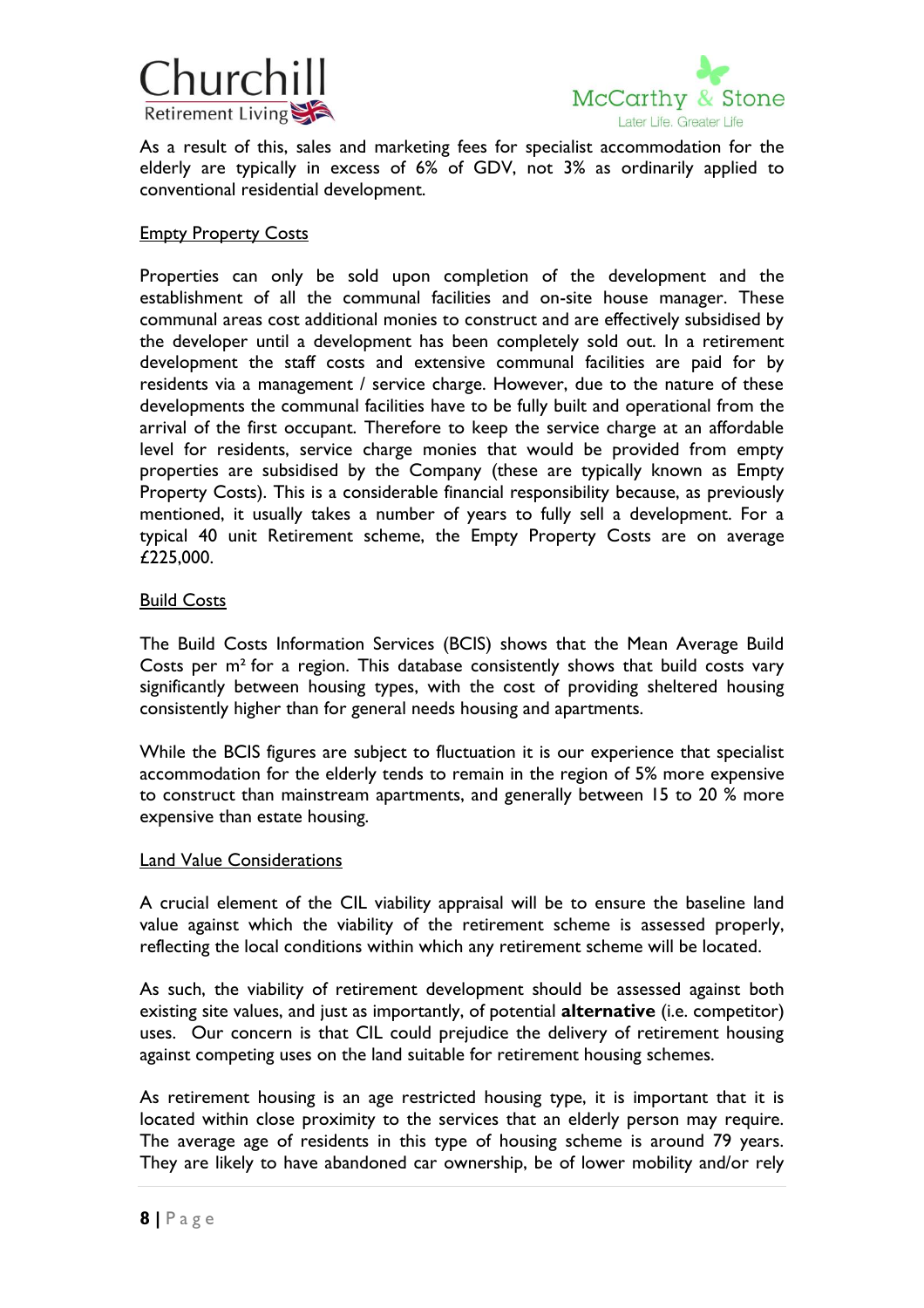



on close proximity to public transport. For this reason, the major retirement housing developers will not consider land more than half a mile level walk from a town centre or local centre that has a post office, pharmacy, doctor's surgery and a good array of shops for the elderly occupier's likely daily needs. This should be understood as housing for the active elderly – care homes can theoretically be sited further from town as the residents of these types of accommodation typically do not rely on their own mobility to access doctor/medical care and food shops. Care and services are bought in onto these sites to a greater degree. In coastal areas this effectively halves the available land within walking distance of the town centres of the district, and therefore means that sites suitable for retirement apartments are scarce.

The result is that the retirement housing product can only be built on a limited range of sites. If the CIL schedule sets the charging rate at a level that means retirement housing schemes cannot compete in land value terms with other uses for these sites (which by nature could be reasonably built elsewhere), then no retirement housing will come forward since no suitable sites will be secured – to the detriment of the housing needs and aspirations of local older people. It is worth noting that Paragraph 27 of the April 2013 Community Infrastructure Levy Guidance recognises that brownfield sites are those where the CIL charge is likely to have the most effect, stating; *"The focus should be in particular on strategic sites on which the relevant Plan relies and those sites (such as brownfield sites) where the impact of the levy on economic viability is likely to be most significant*".

Any CIL Viability Assessment should therefore consider a development scenario for a typical flatted retirement housing scheme, located on a previously developed site within 0.5 miles of a town centre.

#### **Emerging Practice**

In the context of Regulation 13 of the CIL regulations and paragraph 35 of the April 2013 Community Infrastructure Levy Guidance document produced by DCLG, this is an important point. Paragraph 35 states;

*"Regulation 13 also allows charging authorities to articulate differential rates by reference to different intended uses of development provided that the different rates can be justified by a comparative assessment of economic viability of those categories of development. The definition of 'use' for this purpose is not tied to the classes of development in the Town and Country Planning Act (Use Classes) Order 1987, although that Order does provide a useful reference point".*

The Three Dragons consultancy is currently working with the Retirement Housing Group, (which represents a wide range of retirement housing providers, both public and private), on CIL appraisals and has also recognised this distinction.

We have seen a growing number of charging schedules that throw this into sharp relief. In Central Bedfordshire the authority set the charging rate for retirement housing at £nil in light of the non-viability of these schemes. In Dacorum Council, a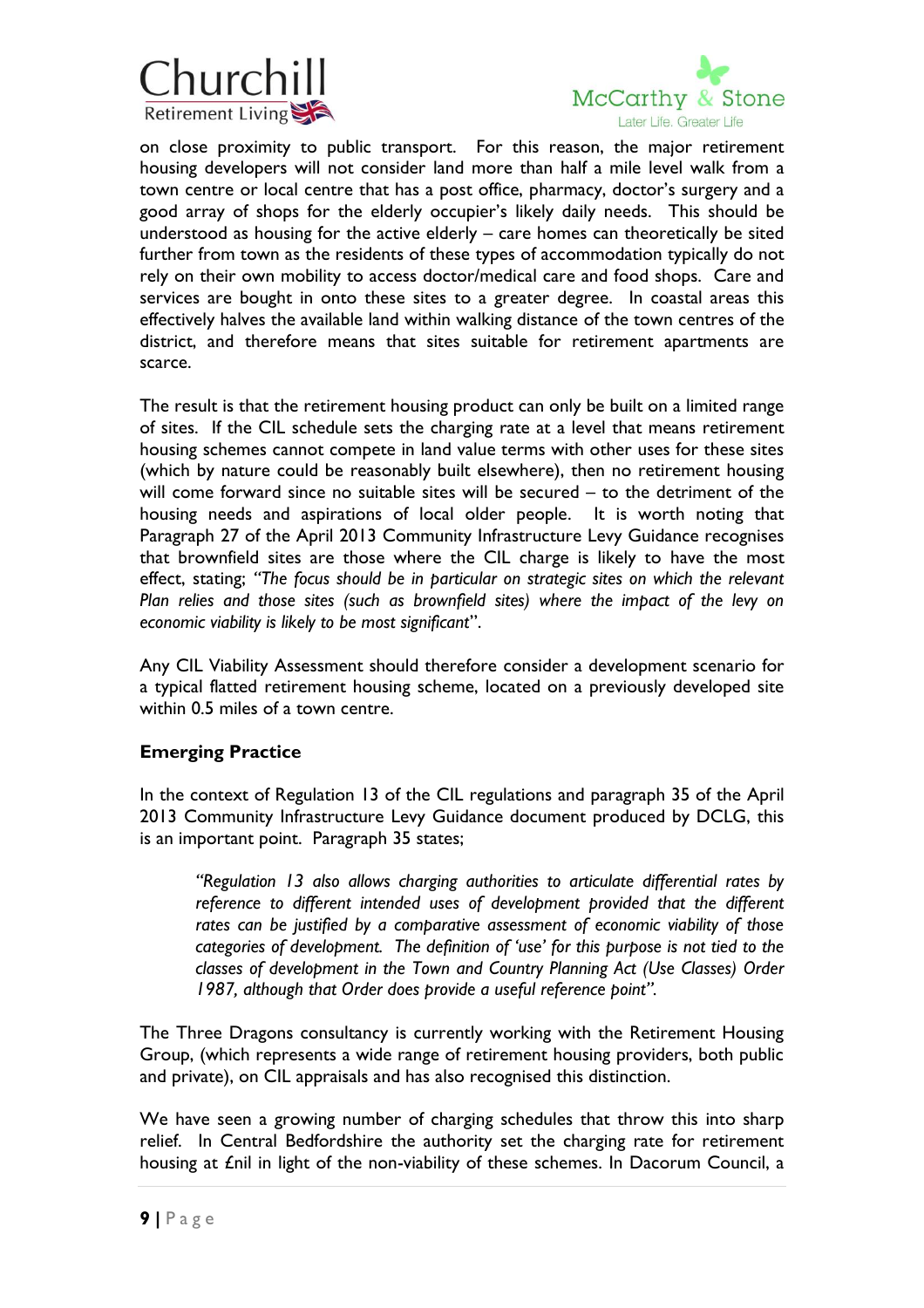



bespoke CIL Levy rate for retirement housing has been proposed in light of the differences between this form of housing and general needs residential. Dacorum Council also exempt Extra Care housing completely on the basis of non viability.

It is also important to recognise that retirement housing sites, due largely to their location near to town and local centres, are typically built on brownfield land which in most cases is in current use (i.e. not derelict or abandoned). Paragraph 27 of the Guidance recognises that brownfield sites are those where the CIL charge is likely to have most effect.

#### **Conclusion**

It is a requirement of the CIL regulations that the imposition of CIL does not prejudice the delivery of the development plan. For this reason alone, it is of the utmost importance that charging authorities consider this form of housing when drafting charging schedules. Retirement housing brings with it many environmental, economic and social benefits. These attributes further embed the notion that retirement housing is a distinct housing market type deserving of special consideration within the Development Plan. These are set out at Appendix 1 to this letter.

The experience of McCarthy and Stone and Churchill Retirement Living on recent planning application schemes throughout the country is such that, at best, viability is challenging. There is a ready supply of evidence to prove this in a Development Control setting.

Below at Table 2 is a summary of the agreed affordable housing provision secured via off-site affordable housing and s106 payments at recent (2013) Churchill and McCarthy and Stone planning applications throughout the country. This reflects the viability of schemes against the most up to date housing market conditions at the time of writing. As is shown, in the vast majority of cases, the provision of the full policy requirement for affordable housing was not possible because of its effect on the economic viability of the scheme;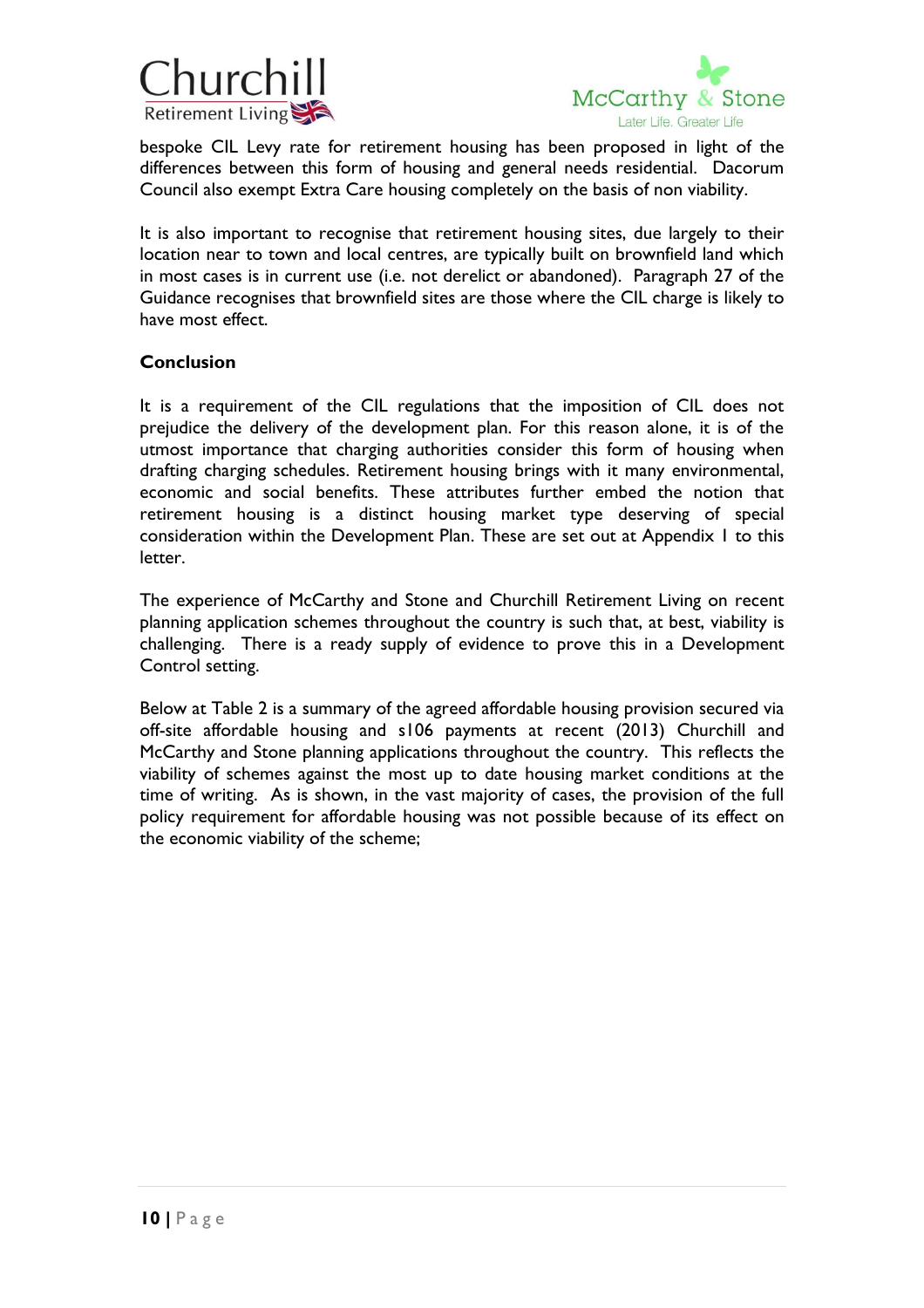



Table 2 – Planning application decisions made in 2013 on developments by Churchill Retirement Living and McCarthy & Stone

| <b>Site</b>                         | <b>Units</b>    | Local<br><b>Authority</b>   | <b>Affordable</b><br>Housing &<br>s106<br>contributions | <b>Viability</b><br>Issue?<br>(Yes/No) | <b>Date</b>           | <b>Existing</b><br><b>Land Use</b>                                                |
|-------------------------------------|-----------------|-----------------------------|---------------------------------------------------------|----------------------------------------|-----------------------|-----------------------------------------------------------------------------------|
| <b>CRL</b><br>Bishop's<br>Stortford | 52              | <b>East Herts</b><br>DC     | £565,300                                                | No                                     | Mar<br>$^{\prime}$ 13 | Redundant<br>and vacant<br>commercial<br>centre. Low<br><b>EUV</b>                |
| CRL<br>Worthing                     | 29              | Worthing<br><b>BC</b>       | £89,547                                                 | Yes                                    | Mar<br>$^{\prime}$ 13 | <b>Existing Care</b><br>Home use                                                  |
| <b>CRL</b><br>Caterham              | 35              | Tandridge<br>DC             | Nil                                                     | Yes                                    | Feb<br>'13            | $\overline{\text{Car}}$<br>showroom,<br>workshop and<br>under-utilised<br>offices |
| <b>CRL</b><br>Orpington             | 50              | LB Bromley                  | £255,500                                                | Yes                                    | Jan<br>$^{\prime}$ 13 | Redundant<br><b>Office Block</b>                                                  |
| <b>CRL</b><br>Dorchester            | 39              | West<br>Dorset DC           | £150,000                                                | Yes                                    | Jan<br>'13            | <b>Fire Station</b><br>and 2<br>residential<br>properties                         |
| <b>CRL</b><br>Penzance              | 60              | Cornwall                    | £300,000                                                | Yes                                    | Jan<br>$^{\prime}$ 13 | Cleared<br>development<br>site, extant<br>hotel<br>permission.                    |
| <b>M&amp;S</b><br>Kenilworth        | 22              | <b>Warwick</b><br><b>BC</b> | £250,000                                                | Yes                                    | Feb<br>$^{\prime}$ 13 | 2 houses                                                                          |
| <b>M&amp;S</b><br>Skipton           | $\overline{33}$ | Craven DC                   | £73,350                                                 | Yes                                    | Feb<br>'13            | Mill                                                                              |
| <b>M&amp;S</b><br>Folkestone        | $\overline{25}$ | Shepway<br>DC               | £56,086                                                 | Yes                                    | Feb<br>$^{\prime}$ 13 | Nursing home                                                                      |
| <b>M&amp;S</b><br>Sidcup            | 50              | LB Bexley                   | £78,979                                                 | Yes                                    | Feb<br>$^{\prime}$ 13 | 6 storey office<br>block                                                          |
| <b>M&amp;S</b><br><b>Braintree</b>  | $\overline{32}$ | <b>Braintree</b><br>DC      | £17,718                                                 | Yes                                    | Mar<br>$^{\prime}$ 13 | <b>Govt offices</b>                                                               |
| <b>M&amp;S</b><br>Bembridge         | 40              | <b>IOW</b><br>Council       | £216,000                                                | Yes                                    | Mar<br>$^{\prime}$ 13 | Garage and<br>pfs                                                                 |
| <b>M &amp; S</b><br>Monton          | 48              | Salford BC                  | Nil                                                     | Yes                                    | Mar<br>$^{\prime}$ 13 | Hotel                                                                             |
| <b>M&amp;S</b><br>Stroud            | $\overline{32}$ | <b>Stroud DC</b>            | $\overline{\text{Nil}}$                                 | Yes                                    | Mar<br>$^{\prime}$ 13 | Garage/car<br>repairs                                                             |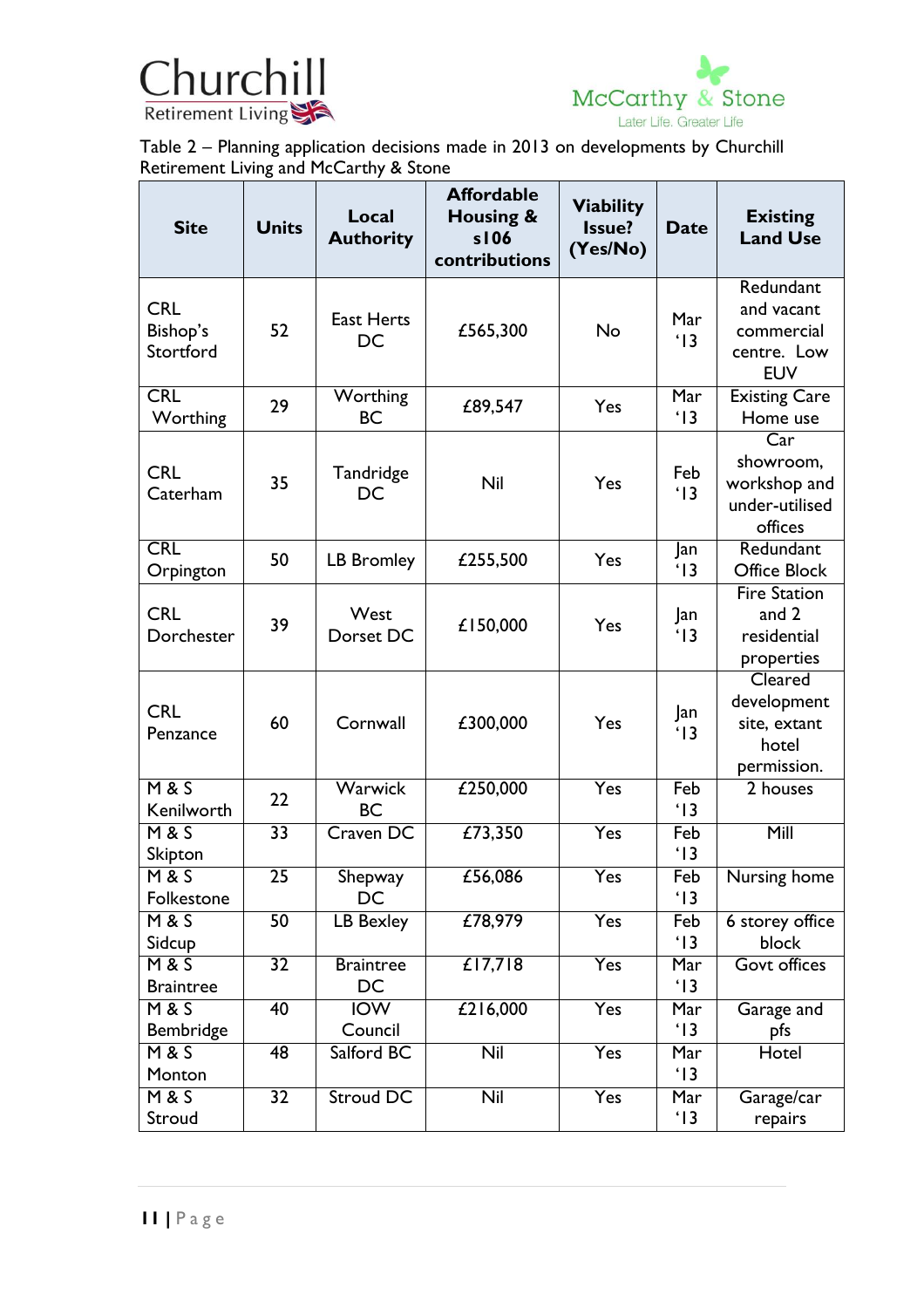



The table above shows that at the majority of planning applications for retirement apartments decided in 2013, an independently agreed assessment of viability has demonstrated to the satisfaction of decision makers that the imposition of the full affordable housing requirement would have rendered these schemes economically unviable. The logical conclusion to this is that the imposition of any CIL onto these schemes would have at best reduced the amount remaining for affordable housing (thereby putting the delivery of the development plan in jeopardy), or at worst rendered these schemes wholly economically unviable, even with no affordable housing contributions. Aggregate floor space of the developments above is some 45,000 square metres, whilst the total AH & s106 contributions are some £2.05m. This is scope to make some £45 per square metre of planning gain contributions. Therefore, had any CIL have been implemented then it cannot be said that these sites would have some forward as retirement housing developments.

Whilst only on an aggregate basis, the above figures demonstrate that even before affordable housing is taken into account, aggregate levels of CIL anywhere over £45 per sq m applied to these developments would have rendered them unviable, jeopardising retirement housing delivery. When taken in the context of affordable housing planning policy, any CIL whatsoever would likely have constrained supply significantly.

Without properly assessing a retirement housing scheme against a range of existing and competitor uses, the implication of adopting a CIL rate based on general needs housing is that supply will be constrained in this important market sector. Paragraph 37 of the CIL Guidance should be noted here. Furthermore, the examples provided of the schemes where planning decisions were made in 2013 show that any CIL requirement for a retirement housing scheme is not justified if affordable housing is to be delivered.

The paper recommends that any CIL evidence base should have regard to spatial variations in land use and the competitive nature of a constrained and rationed market for land in close to town centre settings.



Andrew Burgess BA (Hons) MRTPI Gary Day MRTPI MCIH Managing Director - Planning Issues Ltd Land and Planning Director -Director - Churchill Retirement Living McCarthy and Stone Retirement Ltd Lifestyles Ltd

 $G. \sim$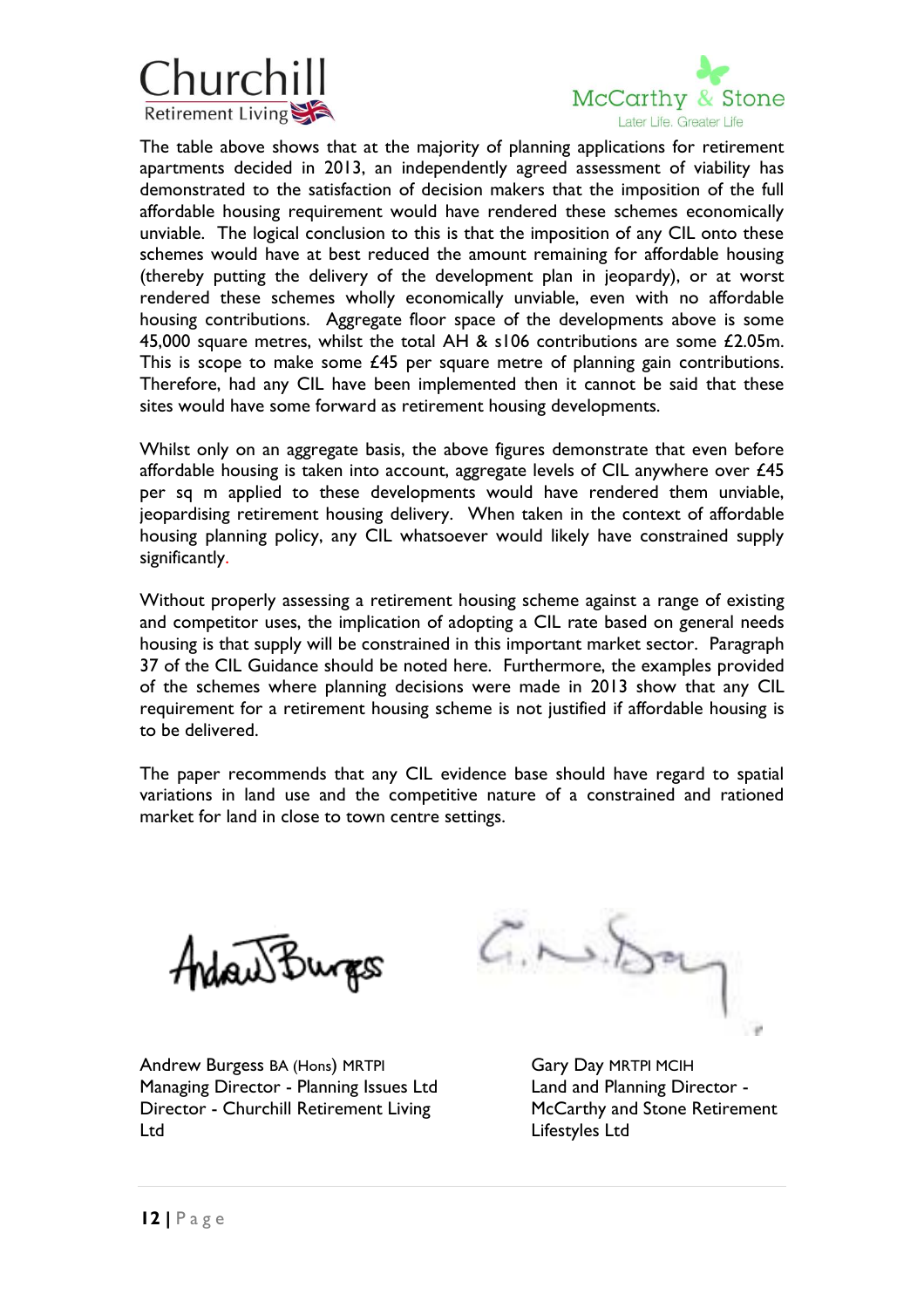



**Appendix 1**

# **The Benefits of Retirement Housing**

To further embed the notion that retirement housing is a distinct housing market type that deserves special consideration within the Development Plan, it is worth setting out the benefits of retirement housing to both residents and the wider community. Sheltered housing gives rise to many social benefits by providing specialized accommodation to meet a specific housing need. In summary, sheltered housing:

- provides purpose built specifically designed housing for local elderly people
- a recognised local housing need (according to the latest research by Churchill Retirement Living, of their existing sheltered housing developments, reinforcing previous findings of McCarthy & Stone, over 50% of occupants of sheltered housing move from within a 10 mile radius of the development);
- helps to reduce anxieties and worries experienced by many elderly people living in housing which does not best suit their needs in retirement by providing safety, security and reducing management and maintenance concerns;
- provides companionship and a community which helps to reduce isolation, loneliness and depression;
- provides a form of housing which addresses the onset and increasing problems of mobility/frailty;
- is very well located in relation to shops and other essential services, being within easy walking distance or readily accessible by public transport which can reduce isolation and reduce the worry of depending on a car;
- helps to maintain an independent lifestyle; and
- helps to maintain health and general well-being.

There are also many planning benefits which include:-

- sheltered housing releases under-occupied housing and plays a very important role in the recycling of stock in general;
- there is a 'knock-on' effect in terms of the whole housing chain enabling the more effective use of the existing housing stock;
- sheltered housing maximises the use of previously-developed land;
- because of its location, sheltered housing reduces the need to travel by car (the elderly living in more remote locations will remain far more dependent upon the private car); and
- helping to introduce mixed land uses in town centres, revitalising such areas.

Private sheltered housing is a 'good neighbour' in all respects. There is a very low traffic generation, and the general lack of peak hour traffic movement ensures that